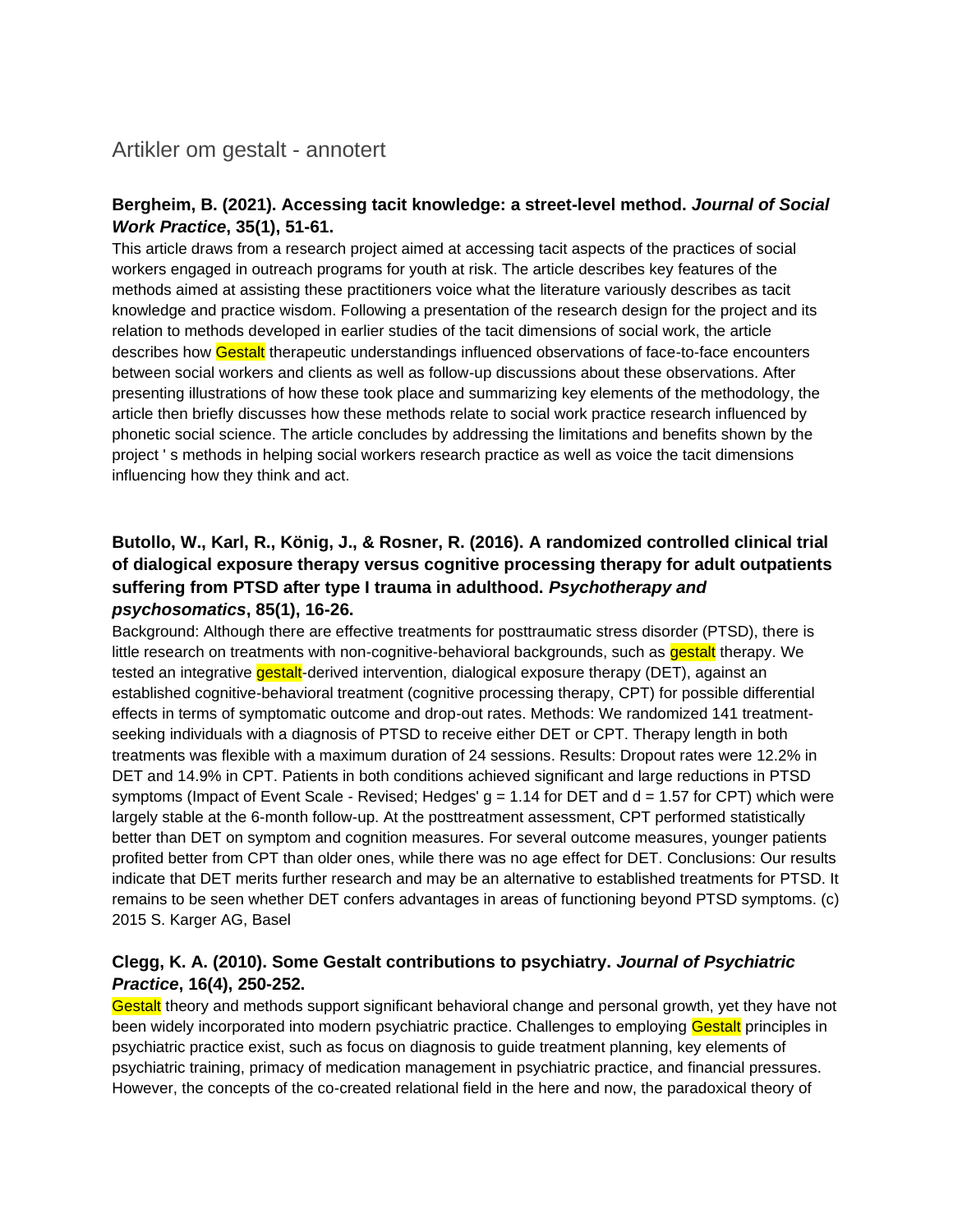change, the cycle of experience, and the use of experiment are Gestalt concepts and methods that can be effectively applied in the modern practice of clinical psychiatry and psychiatric education.

#### **Copley, L., & Carney, J. (2020). Using gestalt techniques to promote meaning making in trauma survivors.** *The Journal of Humanistic Counseling***, 59(3), 201-218.**

Researchers traditionally focus on harmful effects of traumatic events without examining potential transformative outcomes. We highlight posttraumatic growth (PTG) as an outcome, aligning with a humanistic approach that embodies a strength-based perspective and nurturing of human capacity. We propose a trauma-informed framework using gestalt techniques to promote correctional experiences and meaning making found in PTG.

### **Day, E. (2016). Field attunement for a strong therapeutic alliance: A perspective from Relational Gestalt Psychotherapy.** *Journal of Humanistic Psychology***, 56(1), 77-94.**

This article addresses the basis for the centrality of the therapeutic relationship in effective therapeutic outcomes, especially as distinct from technique, which prevails in the 21st-century Australian mental health context as a focus in determining what constitutes evidence-based practice. Presence-oriented therapeutic approaches infer an intersubjective field within which transformative enquiry can occur. This forms the basis of the article's exploration of the function of the phenomenon of the field for intersubjective therapeutic relationship and its relationship to Levinas' third as the basis for transformative, ethical, therapeutic practice. Work on fields, in different disciplinary domains that share a focus on understanding underlying processes and patterns of physical and social organization yields sufficient common ground to speak of a field as a substantive principle on which to base practice. Relational Gestalt psychotherapy has developed the concept of field sufficiently to have evolved principles for working with the felt effects of the field, without firm resolve yet as to the ontological status of relational fields. Paradigmatically the work remains emergent in most disciplines. Further transdisciplinary research into field theory may yield more nuanced analysis of how to work intentionally with field conditions.

### **Ellegaard, H., & Pedersen, B. D. (2012). Stress is dominant in patients with depression and chronic low back pain. A qualitative study of psychotherapeutic interventions for patients with non-specific low back pain of 3–12 months' duration.** *BMC musculoskeletal disorders***, 13(1), 1-9.**

Background: There is continuing uncertainty in back pain research as to which treatment is best suited to patients with non-specific chronic low back pain (CLBP). In this study, Gestalt therapy and the shock trauma method Somatic Experiencing (R) (SE) were used as interventions in parallel with the usual crossdisciplinary approach. The aim was to investigate how these treatments influence a patient's capacity to cope with CLBP when it is coupled with depression.

Methods: In this qualitative explorative study, a phenomenological-hermeneutic framework was adopted. Patients were recruited on the basis of following criteria: A moderate depression score of 23-30 according to the Beck Depression Inventory Scale and a pain score of 7-10 (Box scale from 0-10) and attendance at five-six psychotherapeutic sessions. Six patients participated in the study. The data was comprised of written field notes from each session, which were subsequently analyzed and interpreted at three levels: naive reading, structural analysis and critical interpretation and discussion.

Results: Three areas of focus emerged: the significance of previous experiences, restrictions in everyday life and restoration of inner resources during the therapy period. The study revealed a diversity of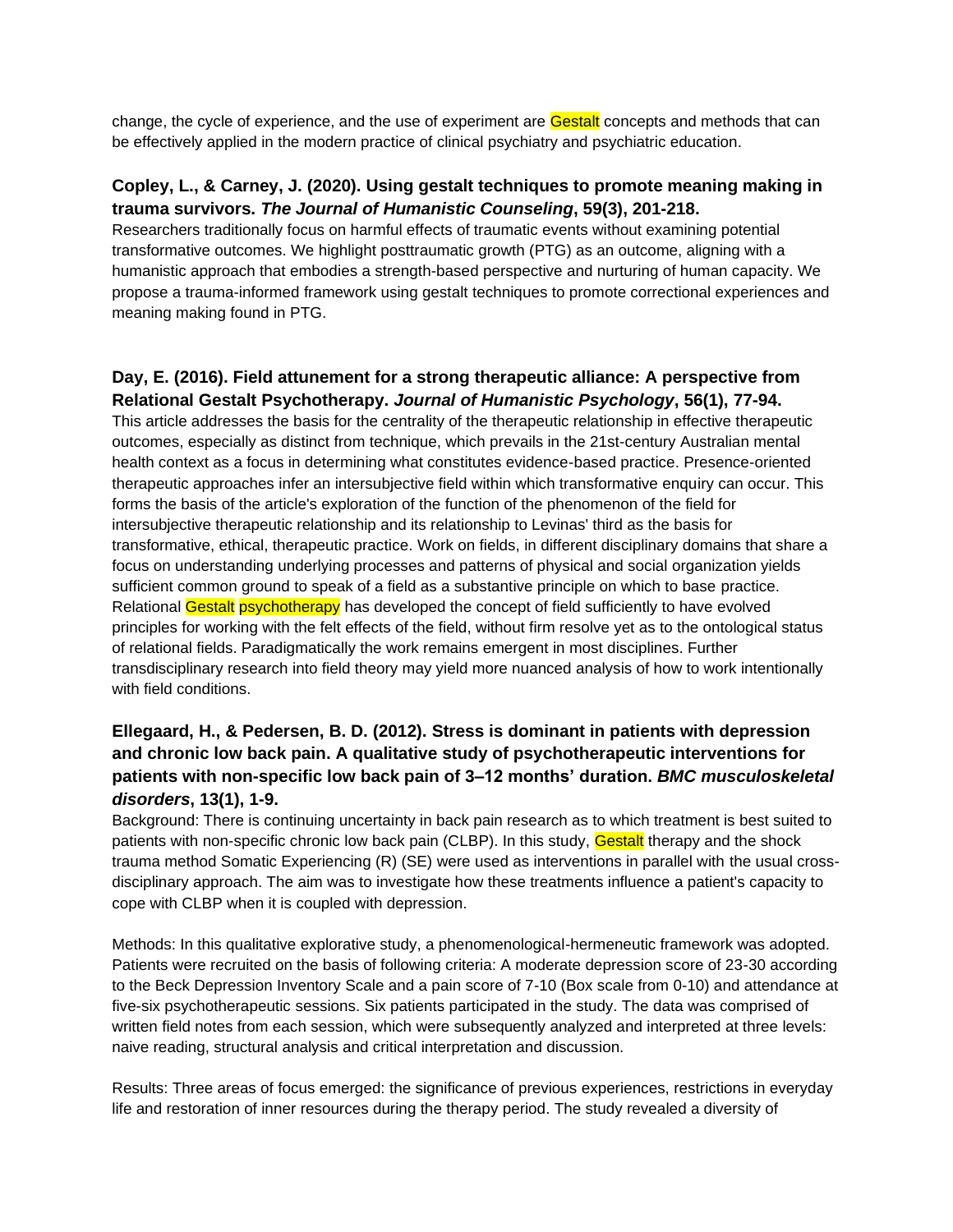psychological stressors that related to loss and sorrow, being let down, violations, traumatic events and reduced functioning, which led to displays of distress, powerlessness, reduced self-worth, anxiety and discomfort.

#### **Fogarty, M., Bhar, S., Theiler, S. and O´Shea, L. (2015) Creating a fidelity scale for gestalt therapy. In:** *Gestalt Journal for Australia and New Zealand***, 11(2), 39-41.**

This paper is based on a presentation at the 9th International GANZ Conference in Brisbane, October 2014. I have tried not to alter it too much, but am uncomfortably aware that there are augmentations and additions that I was tempted to include, particularly since attending the 2nd International Gestalt Research Conference in Cape Cod in May 2015. However, I have been encouraged to stay as close to the original presentation as possible. Suffice to say that there is currently a lot more research going on in Gestalt than this article suggests, and the collaborative environment at that conference bodes well for the future of Gestalt therapy.

#### **Fogarty, M., Bhar, S. and Theiler, S. (2020) Development and validation of the Gestalt Therapy Fidelity Scale. In:** *Psychotherapy Research***, 30(4), 495-509.**

Objective: Three studies were conducted to develop and validate the Gestalt Therapy Fidelity Scale (GTFS), a 21-item measure of treatment adherence for Gestalt Therapy (GT).

Method: Thirty five items for possible inclusion in the GTFS were generated on the basis of a literature review. In Study 1, a Delphi methodology consulting 63 international GT experts was used to select items for the GTFS. In Study 2, six experts used the scale to rate video-based sessions of GT, and provided feedback on the usability of the scale. In Study 3, 176 participants from 18 countries used the GTFS to rate GT and not-GT video recorded sessions.

Results: The Delphi study consensus method resulted in 25 items for consideration in the GTFS. The scoring system and items were subsequently revised following further feedback from experts (Study 2). The GTFS was found to significantly discriminate between GT and not-GT based sessions (Study 3): raters scored GT sessions significantly higher than not-GT sessions. High levels of internal and inter-rater reliability were found.

Conclusion: The GTFS is supported as a psychometrically sound measure of treatment adherence for GT, and hence can be used to assess the degree to which therapists are administering GT.

#### **Franceschi, D. (2018). Physician-patient communication: An integrated multimodal approach for teaching medical English.** *System***, 77, 91-102.**

The aim of this paper is to propose an alternative pedagogical method for teaching physician-patient communication, which integrates traditional ESL/EFL speaking activities with four main techniques employed in Gestalt psychotherapy/counselling, namely the Empty Chair technique, the Making the Rounds exercise, the Exaggeration task, and Empathic Listening. The existing medical English teaching materials tend to focus almost exclusively on the verbal meaning component of language, with activities aimed at building learners' knowledge of technical vocabulary, terminology, and fixed expressions to be used in a variety of different contexts and types of interactions. They seem to disregard the fact that communication is an embodied phenomenon involving not just our linguistic and cognitive capacities, but also our ability to properly use non-verbal elements, such as facial expressions, hand gestures, and body movements. The latter elements seem to play a particularly important role to establish rapport and trust in the physician-patient relationship and to promote patients' compliance. Therefore, a more holistic multimodal approach is called for in order to develop learners' relational communication skills and emotional awareness, thus teaching them to speak not just effectively but also affectively.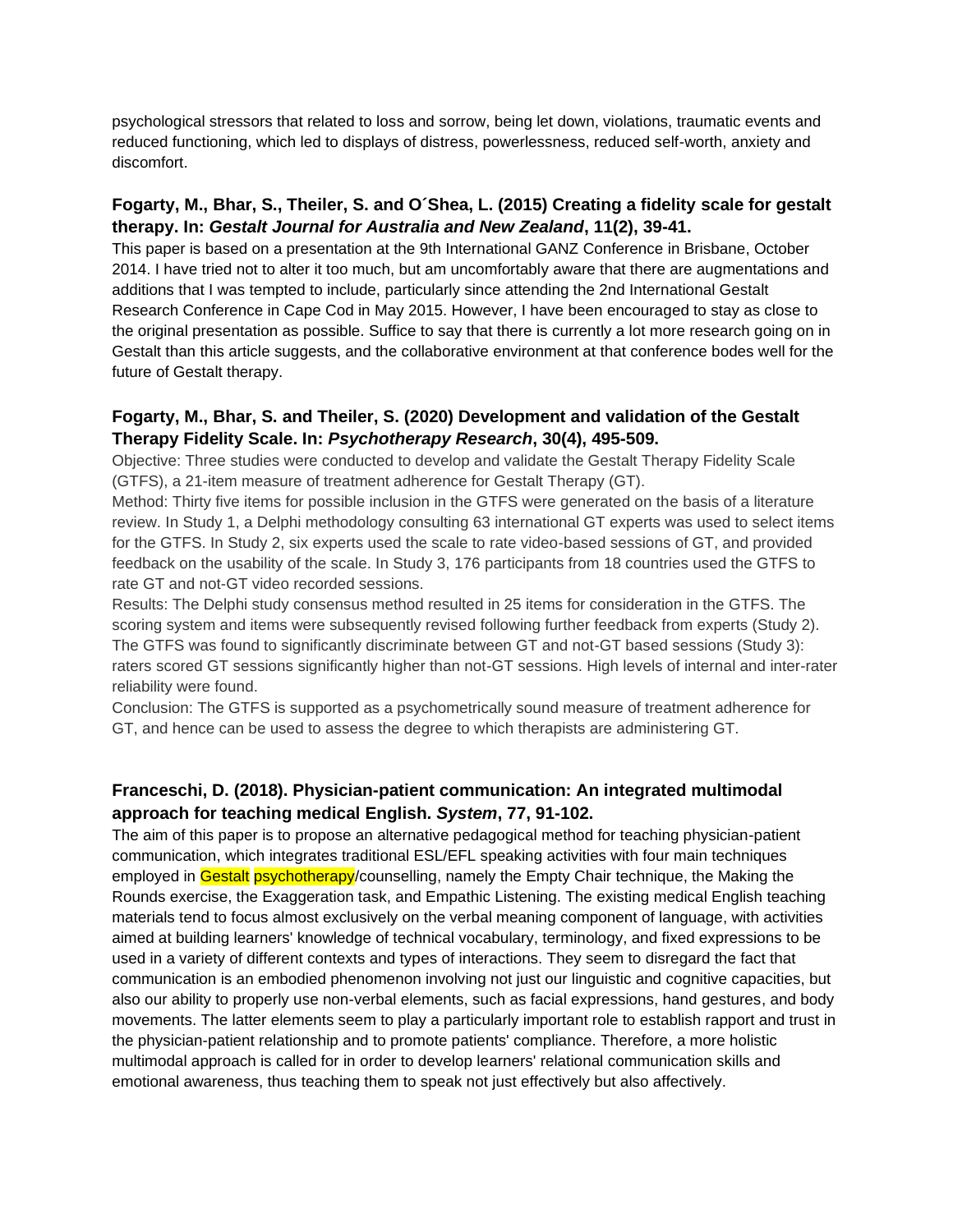#### **Gaete, J., Arístegui, R., & Krause, M. (2017). Four practices to invite a therapeutic shift in focus.** *Revista Argentina de Clínica Psicológica***, 26(1), 1-12.**

Recent research in **psychotherapy** has shown that shifting the focus of conversation into a self-referential talk, rendering patients themselves, as the focal point of the conversation, is a key aspect for the understanding of therapeutic change processes. The aim of this case study was to perform a microanalysis of the ways in which this shift was achieved through therapeutic conversation. Results display four categories of conversational resources utilized during a successful **gestalt** therapy. Each one of these resources shows how a change in focus was jointly accomplished by the therapist-patient dyad. Implications for future research on change micro-processes are also discussed.

# **Herrera, P., Mstibovskyi, I. and Brownell, P. (2018) Researching Gestalt therapy for anxiety in practice-based settings. A single-case experiment design. In:** *Revista Argentina de Clinica Psicologica***. 27(2), 321-352.**

#### Abstract

Despite the proven efficacy of CBT treatments for anxiety disorders, between 33% and 50% of patients do not respond or drop out of these treatments. Gestalt therapy has claimed to be an effective alternative, but there is little empirical evidence on its efficacy with anxiety. The Single-Case Experimental Design with Time Series Analysis was used as a practice-oriented study of efficacy. Evidence on ten clients diagnosed with anxiety disorders is presented, supporting the claim that Gestalt therapy can be a useful treatment for this. Detailed analysis of one case illustrates the changes in symptom and well-being scores, indicating turning points during the therapy. The paper discusses the use of this methodology for creating a practice-oriented research network.

### **Kolmannskog, Vikram. (2017). 'Are we becoming bullies?' A case study of stress, communication, and Gestalt interventions among humanitarian workers. British Gestalt Journal. 26. 42-49.**

There is an increasing focus on humanitarian workers and stress. At a workshop in June 2015, the author facilitated self-care, group debrief and communication sessions for senior gender advisers deployed by the Norwegian Refugee Council. This paper presents and discusses survey responses relating to the advisers' experiences of stress, communication, and Gestalt interventions. In certain situations, such as humanitarian crises, people – including humanitarian workers themselves – can easily become stressed and their communication violent, which in turn may contribute to more stress and violence around them. However, this cycle can be broken with sufficient support and awareness.

### **Kolmannskog, Vikram. (2014). Gestalt Approaches to Gender Identity Issues. Gestalt Review.**

This paper is based on a case study of a transgender therapy group I facilitated in Oslo in January and February 2013. The two interlinked research questions are: How can a Gestalt therapist approach gender identity issues and transgender people in particular? What are the important experiences and changes that transgender people report from a Gestalt-inspired group? The case study particularly highlights the importance of phenomenology, polarities, and certain modes of contact, and it illustrates the practice of the former in three case descriptions and discussions. The paper concludes that Gestalt can work as a transpositive approach in accordance with a new paradigm within transgender health, the "Transgender Model." In addition to working with transgender clients, Gestalt therapists should also address gender identity issues within the larger social field, including norms and polarities on group and societal levels.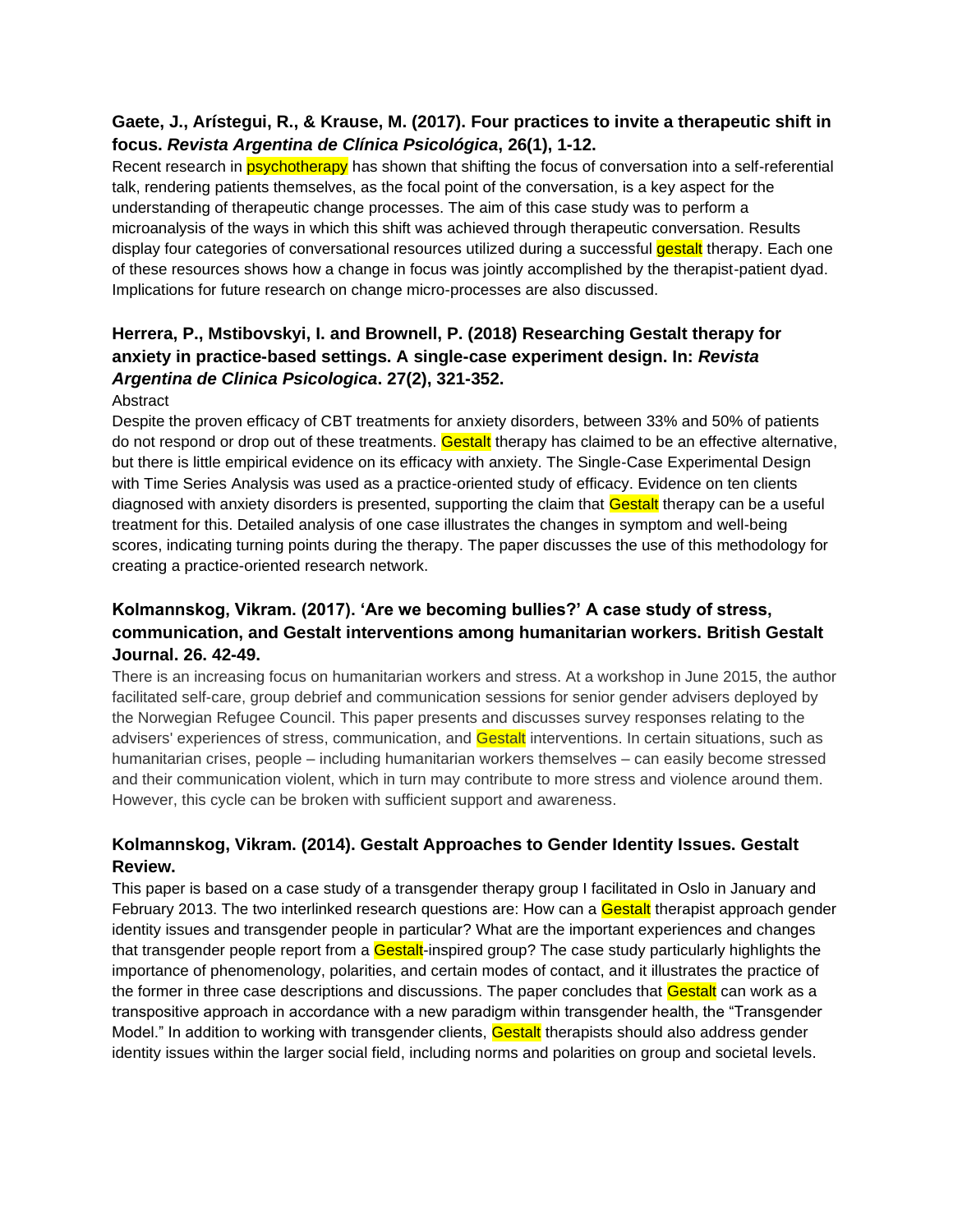#### **König, J., Onnen, M., Karl, R., Rosner, R., & Butollo, W. (2016). Interpersonal subtypes and therapy response in patients treated for posttraumatic stress disorder.** *Clinical Psychology & Psychotherapy***, 23(2), 97-106.**

Interpersonal traits may influence **psychotherapy** success. One way of conceptualizing such traits is the interpersonal circumplex model. In this study, we analyze interpersonal circumplex data, assessed with the Inventory of Interpersonal Problems (Horowitz, Strauss, & Kordy, 1994) from a randomized study with 138 patients suffering from posttraumatic stress disorder after trauma in adulthood. The study compared cognitive processing therapy and dialogical exposure therapy, a **Gestalt**-based intervention. We divided the interpersonally heterogeneous sample according to the quadrants of the interpersonal circumplex. The division into quadrants yielded subgroups that did not differ in their general psychological distress, but the cold-submissive quadrant tended to exhibit higher posttraumatic stress disorder symptom severity and interpersonal distress than the other three. There was also a trend for patients in different quadrants to be affected differently by the treatments. Correlation analyses supported these results: in cognitive processing therapy, more dominant patients had more successful therapies, while in dialogical exposure therapy, success was not correlated with interpersonal style. Results indicate that especially patients with cold interpersonal styles profited differentially from the two treatments offered. Dividing samples according to the interpersonal circumplex quadrants seems promising. Copyright (c) 2015 John Wiley & Sons, Ltd.

#### **König, J., Unterhitzenberger, J., Calmer, C., Kohout, P., Karl, R., Rosner, R., & Butollo, W. (2020). What was helpful in today's session? Responses of clients in two different psychotherapies for posttraumatic stress disorder.** *Psychotherapy***, 57(3), 437.**

The aim of this study was to qualitatively analyze and compare the written responses clients in treatment for posttraumatic stress disorder (PTSD) gave when asked about helpful and negative aspects of the previous session. Data were collected during a randomized quantitative study comparing dialogical exposure therapy (DET, a gestalt-based integrative therapy,  $n = 58$ ) and cognitive processing therapy (CPT, a cognitive-behavioral therapy,  $n = 52$ ). We developed a coding manual using Mayring's (2015) qualitative content analysis approach and were able to code responses reliably. Five main categories emerged, unspecified and specific therapy elements, therapeutic relationship, client process, and general positive experience, with the first three containing subcategories. Each therapy had its own codes for specific therapy elements, while the other codes were identical for both treatments. The results for specific therapy elements were in accordance with the theories behind the two treatments with CPT clients naming cognitive factors most frequently, whereas in DET, emotions were the most frequently mentioned. Results for therapeutic relationship were surprisingly similar given that DET therapists consider the therapeutic relationship to be an active ingredient, while CPT therapists consider it as the basis for the intervention rather than a working mechanism in itself.

## **Kudiaki, Ç., & Sezgin, N. (2018). An examination of Gestalt contact styles, anger and anxiety levels of headache and non headache groups (Turkish).** *Journal of Clinical Psychiatry***, 21(1), 68-78.**

Object: In migraine and tension type headaches, which constitute the largest part of primary headache disorders, the importance of psychological factors and **psychotherapy** applications are reported consistently. In the gestalt therapy approach, studies on physical disorders and body have a special precaution and it is assumed that the physical disorders that are highly related to psychological factors such as headache may be related to **Gestalt** contact patterns. This study was conducted to investigate Gestalt contact patterns, anger and anxiety levels, and to identify variables that predict contact patterns in the groups with and without headache. Methods: In the first group, migraine and tension type headache,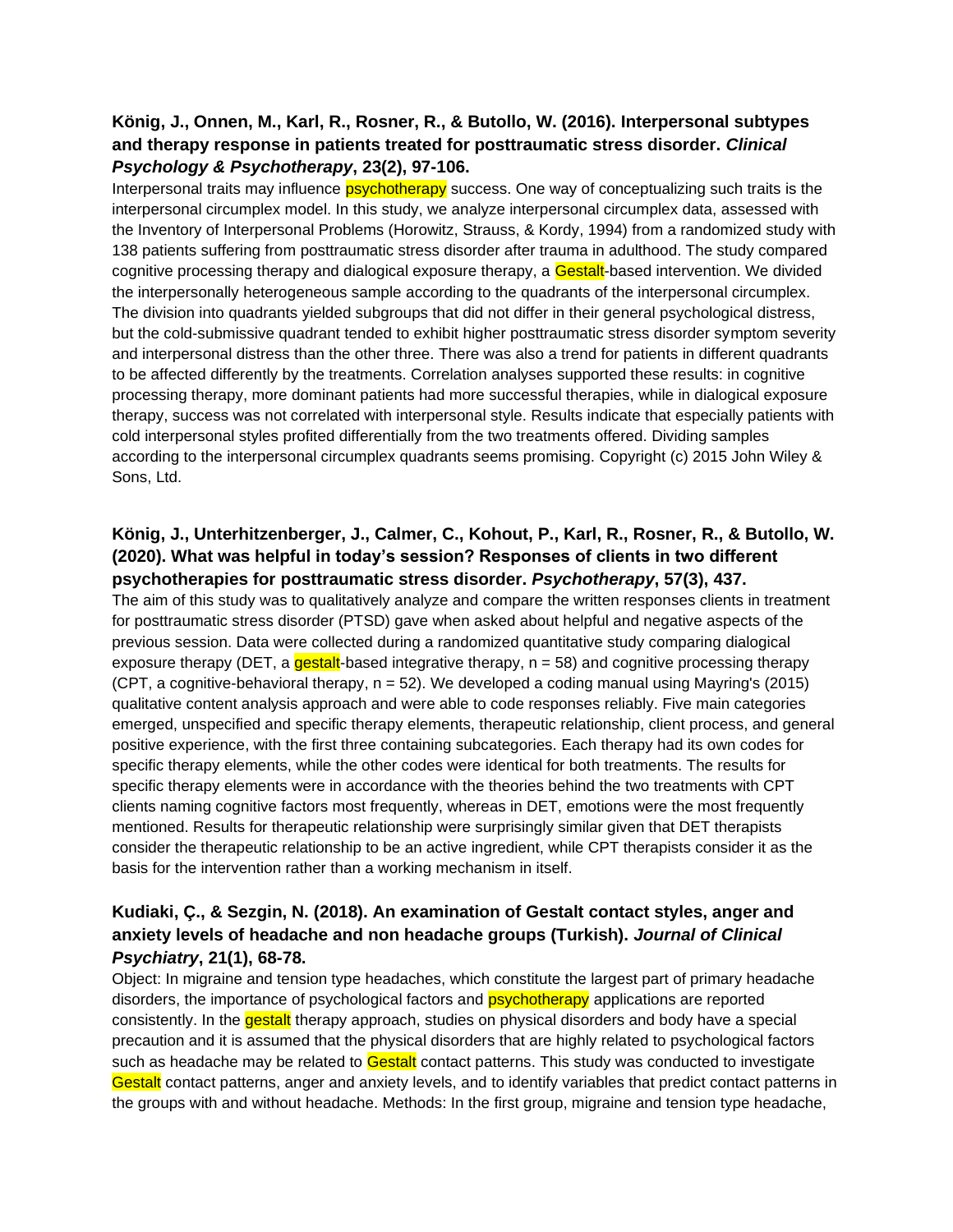there were 161 (141 female/20 male) participants and in the group without headache, there were 126 participants (94 female/32 male). There were 287 participants in total. Data was collected through Personal Information Form, Gestalt Contact Styles Scale - Revised Form, Multidimensional Anger Scale and Beck Anxiety Inventory. Results: The comparisons of groups in terms contact styles, anger and anxiety yields that the individuals in headache group engage in retroflection, deflection and desensitization contact styles more than individuals who do not have headaches and they have higher anger and anxiety levels. Similarly, the results of the regression analysis show that the negative attitudes towards oneself, others and the world are an important predictor of retroflection and deflection contacts styles. Also, the attitude of desensitization seems to play a role in decreasing anxious reactions and decreasing quiet responses. Discussion: The results indicate that unhealthy contact styles, anger and anxiety experiences have negative effects on headache. Thus, Gestalt therapy based psychotherapy techniques can me recommended to be an important foundation for treatment of headaches.

**La Rosa, R., Tosi, S., Lobb, M. S., Francetti, G. (2019) The outcome research in Gestalt therapy: the Italian CORE-OM research project. In:** *British Gestalt Journal* **28 (2), 14-29.**  Abstract: This paper describes a three-year research project with CORE-OM (Clinical Outcome Routine Evaluation – Outcome Measure) and illustrates the results of the evaluation of the clinical outcome of psychotherapy in clients undergoing psychotherapeutic process with the Gestalt method within the National Organisation of Gestalt Therapy (NOGT), and the Italian Society of Gestalt Psychotherapy (SIPG). The data was gathered using CORE-OM. The study is an example of a practice-oriented research in Gestalt therapy because it introduces a widely used quantitative method to evaluate the clinical outcome of psychotherapy (CORE-OM) as an integral part of clinical work in a relational approach. The authors have repeated within the Italian Gestalt community a similar study conducted in the UK in 2011 and compared both findings. Results indicate that Gestalt therapy has been effective in improving the condition of clients, with an effect size comparable to those that were observed in similar studies conducted in other countries and with different modalities.

#### **Lac, V. (2016). Horsing around: Gestalt equine psychotherapy as humanistic play therapy.** *Journal of Humanistic Psychology***, 56(2), 194-209.**

This article explores how the key concepts within Gestalt Equine Psychotherapy (GEP) and Humanistic Play Therapy (HPT) can be compatible modalities for working with children. The connections between GEP and HPT can be seen in their philosophical framework of viewing the self as an embodied, relational process, and the belief in the importance of play and experimentation within the therapeutic encounter. Both approaches emphasize the importance of the therapeutic relationship and trust that the child is able to self-direct his or her own growth and learning. Both GEP and HPT can draw from neuroscience research to provide evidence of the importance of authenticity, congruence, and coherence within both the therapist and the child in building the therapeutic relationship. Through the use of a case example, this article will demonstrate how HPT and GEP can become an integrated approach in supporting the developmental process of the client.

## **Lee, B. (2017). Language matters in counselling diversity.** *British Journal of Guidance & Counselling***, 45(5), 500-507.**

The paper presents a personal view of some issues around therapeutic conversations involving difference and minority experience. Language, discourse and mother-tongue are explored from different theoretical standpoints and considered alongside concepts of difference, otherness and the unvoiced. Intercultural counselling offers a framework for unpacking the meaning of decolonizing practice in conversations with clients or counsellors from ethnic or other minorities undertaking counselling or supervision. I discuss possibilities for practice informed by existential and hermeneutic phenomenology, including **gestalt**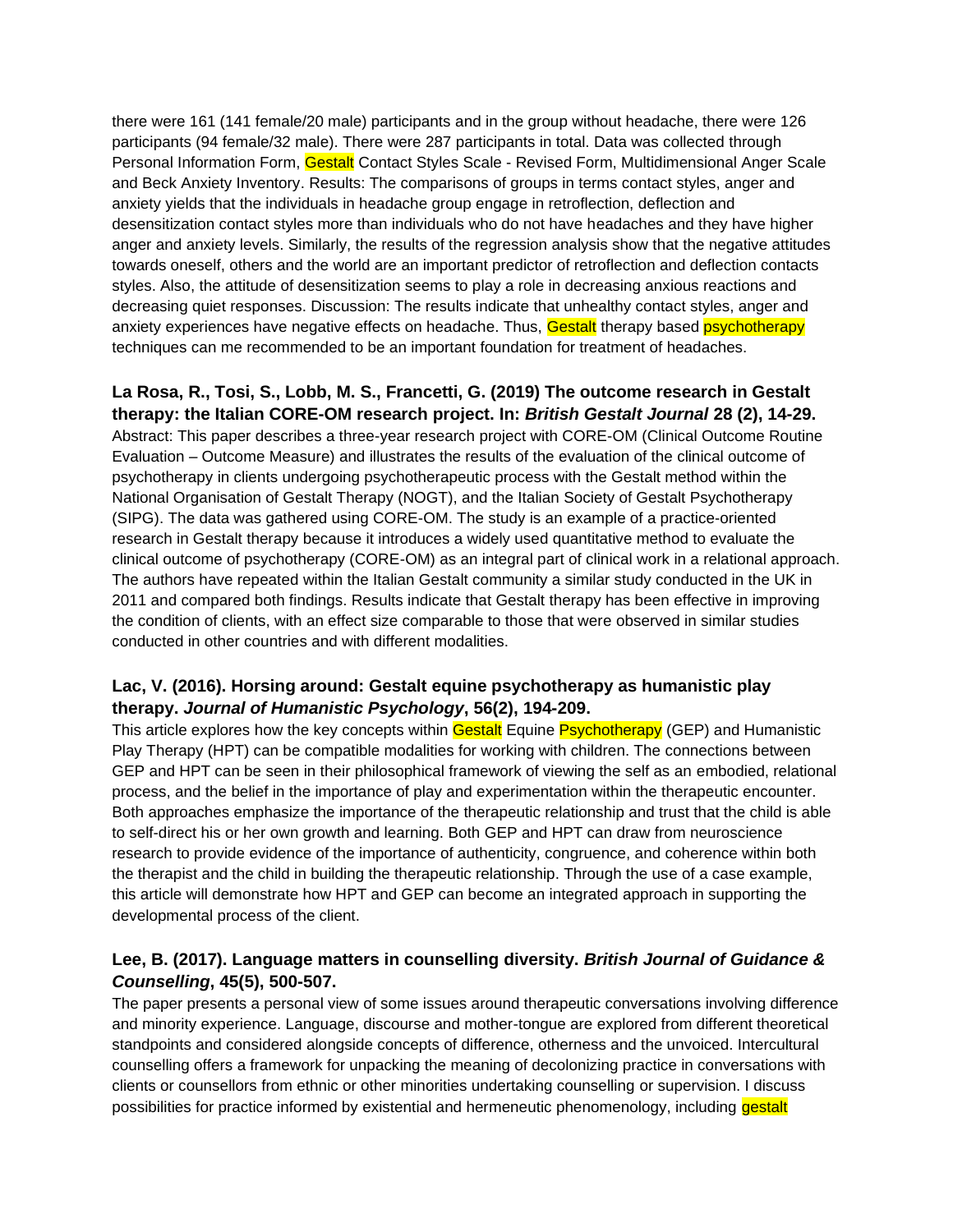therapy interventions to bring in the body alongside discourse, and phenomenological empathy as a noncolonizing resource in working across difference and diversity.

#### **Mjelve, H., Skottun, G. (2018) Bruk av diagnoseskjema i gestaltterapi. Rapport fra evalueringen av et pilotprosjekt. I:** *Norsk gestalttidsskrift* **15 (1), 9-31.**

Denne artikkelens fokus er en analyse av hva studenter i **gestaltterapi**utdanningen ved Norsk Gestaltinstitutt Høyskole (NGI) svarte da de ble intervjuet etter å ha brukt et gestalt diagnostisk evalueringsskjema. Det gjøres rede for hvordan intervjuet er en del av et pågående forskningsprosjekt og bakgrunn for dette prosjektet. Evalueringsskjemaet og hvordan det brukes beskrives sammen med resultater av relevant litteratursøk. Intervjuets form og innhold beskrives før innsamlete data drøftes og mulige konklusjoner trekkes. Artikkelen er fagfellevurdert.

### **Mokrivala, M., Farahbakhsh, K., Salimi Bajestani, H., & Yunesi Burujeni, J. (2022). The Effectiveness of Gestalt Therapy Exclusively and in Combination with Cognitivebehavioral Therapy on Hope and Pain Intensity in Women with Breast Cancer. Journal of Client-Centered Nursing Care, 8(3), 0-0.**

Background: Breast is a sensitive organ for women. In addition to pain, breast cancer can cause many psychological problems for the patient. The aim of this study was to compare the effectiveness of Gestalt Therapy (GT) and Gestalt therapy combined with Cognitive-Behavioral Therapy (GT-CBT) on the hope and pain intensity of women with breast cancer.

Methods: It was a quasi-experimental study with pretest posttest control group design. Out of 96 available patients with breast cancer who had referred to Imam Khomeini Hospital Cancer Clinic in Tehran-Iran, 60 were selected based on inclusion criteria and were randomly assigned to the control (n = 20),  $GT$  (n = 20) and  $GT$ CBT (n = 20) groups. Patients in the intervention groups received eight weekly online sessions (90minues) of GT or GT-CBT during eight weeks of training in Zoom application. The data was collected through Miller Hope Scale (MHS) and Hayes& Peterson Visual Analog Scale (VAS) and were analyzed using descriptive (mean, standard deviation) and inferential statistics (analysis of covariance) in SPSS 20.0. Significance level was set at 0.05.

Results: The results indicated that both GT and GT-CBT have significantly increased hope and decreased pain intensity scores (eta =  $0.73$ , F (51, 2) = 70.06, P<0.001). GT-CBT showed significantly higher effectiveness than  $GT$  (P<0.05).

Conclusion: According to the results, it is suggested to use integrated methods such as **GT**-CBT to enhance hope and manage the pain intensity of patients with breast cancer.

### **Nizar, A. L. I., & Cerkez, Y. (2020). The Effects of Group Counseling with Gestalt Therapy in Reducing Depression, Anxiety and Stress among Traumatized People.** *Revista de Cercetare si Interventie Sociala***, 71, 343.**

The current study aimed to explore the effects of group counseling with Gestalt therapy in reducing psychological disorders such as depression, anxiety and stress among Yezidi Women who have fled the Islamic State of Iraq and Syria. It also aimed to investigate the impact of Gestalt group psychotherapy in reducing the flashbacks of the traumatic events in Yezidi women who have been traumatized and experienced traumatic events, which will help them to forget about their past experience and start a new life. The participants of the study consisted of (15) women from the age group (14-24) who were selected from Bersiv Camp2 located in Zakho city in North Iraq. Depression, Anxiety and Stress Scale were used to reveal the levels of depression, anxiety and stress. The data was analyzed using independent sample t-test to examine the mean difference between the pretest and posttest of the level of depression, anxiety, and stress among the participants. The findings of this study indicated that these traumatized women suffered from depression, anxiety and stress. However, after undertaking group counseling with gestalt therapy techniques during two months, their levels of depression, anxiety and stress have been reduced.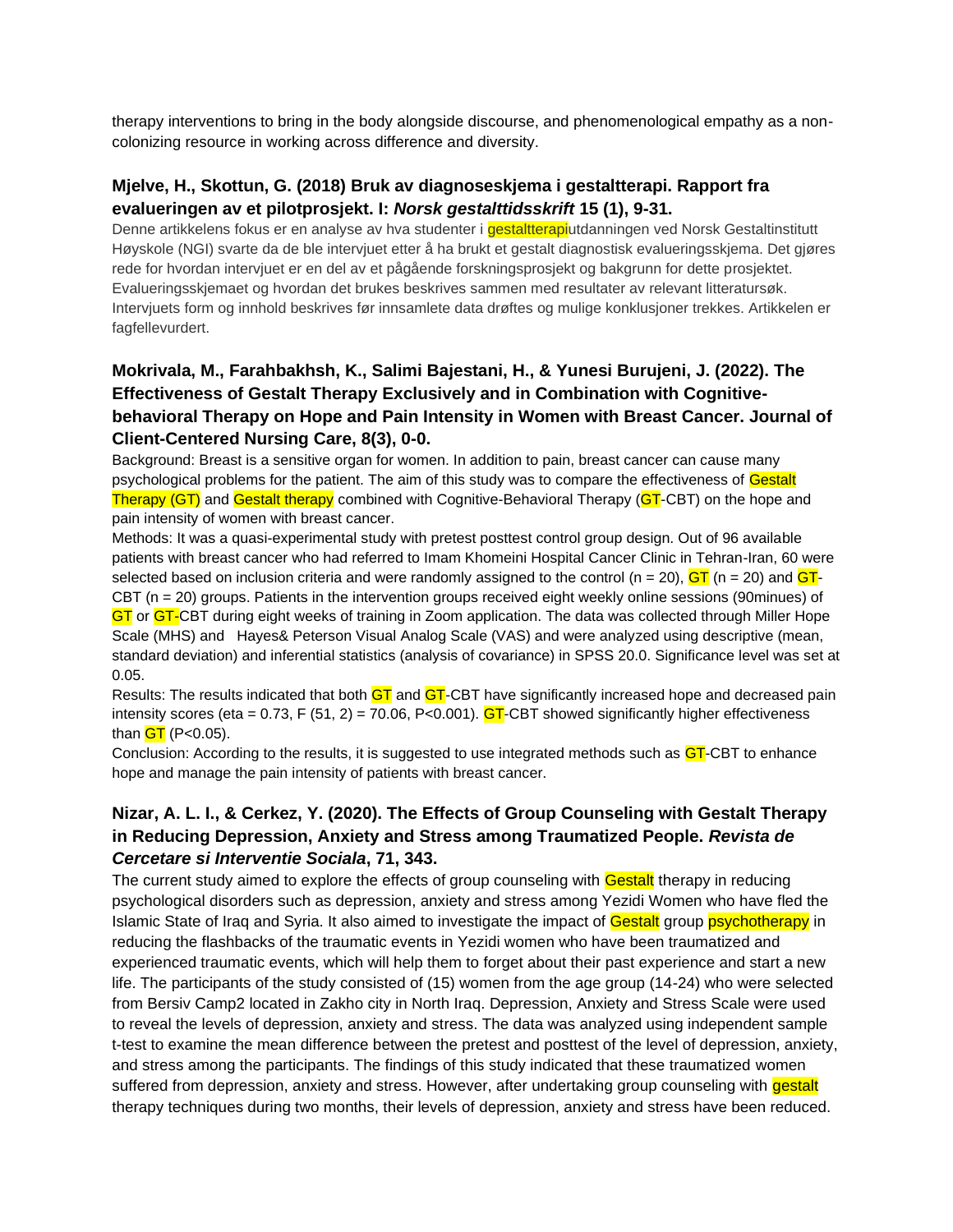The differences were put to test and found to be significant. The researcher specified a number of recommendations and suggestions for further studies that will be of help for psychotherapists, psychologists and counselors to design psychological programs and strategies to control psychological disorders among traumatized people; especially women who have experienced traumatic events.

#### **Palombi, M. (2018). From Gestalt therapy to family systems: How theoretical frameworks inform clinical applications.** *Australian and New Zealand Journal of Family Therapy***, 39(4), 514-527.**

Working with a client, the author transitioned from a Gestalt psychotherapy framework informed by attachment theory and developmental theories to Bowen family systems theory. Using a Gestalt framework, the development of self was seen as embedded at times in the interconnectedness of all things and at times in the mother/child dyad with the clinical priority working within the therapeutic relationship. From a Bowen family systems theory framework, the author viewed self as an evolutionary biological process that developed through the family system and worked outside the therapeutic relationship. Working within the therapeutic relationship, there was evidence of a decrease in anxiety, an increase in self-regulation and a more positive self-perception. Working outside the therapeutic relationship, the client demonstrated an increased ability to self-soothe in the midst of challenging interactions with significant others and less dependence on the therapist for self-regulation. Whilst the therapeutic relationship was effective in achieving self-regulation in non-challenging relationships, working outside the therapeutic relationship was effective in achieving self-regulation within challenging relationships.

#### **Pitulko, K., Li, O., Kolosova, O., Sedova, T., & Antonova, N. (2022). Students' Coping with Mental States Caused by Intrapersonal Conflict. Polish Psychological Bulletin, 8-14.**

Abstract: This paper conducts a comparative analysis of internal conflict's intensity among students according to three parameters (loneliness, guilt, and resentment), taking into account digital technology use. The research was conducted in 2020 in Moscow (Russian Federation) among 98 university students, who were diagnosed with intrapersonal conflict. Interviewing methods and Gestalt therapy were used to reduce the intensity of internal conflicts. The level of three parameters among students at the beginning and at the end of the study was taken into account: loneliness, resentment, guilt. The number of students with a high level of loneliness decreased 25 times (p≤0.001) after therapy. The number of students with an average level of loneliness increased because students with a high level of loneliness moved into this category. The number of students with a maximum level of resentment decreased fivefold, and there was a 17-fold decrease in students with a high level of resentment (p≤0.001). There were no students with a maximum level of guilt after the consultation, while the number of students with a high level of guilt decreased only 0.5 times (p≤0.05) because students from the previous category moved to this one. The most popular activities among students were Internet use (100% of students), reading books (61 students, p≤0.05 compared to the Internet use), and watching TV (32 students, p≤0.01). Keywords: intrapersonal conflict, resentment, loneliness, guilt, Gestalt therapy, Internet technology.

### **Romera, R. A., & Naranjo, M. C. R. (2020). terapia de aceptación y compromiso y terapia gestalt: Factores de convergencia.** *Revista de Psicoterapia***, 31(116), 263-278.**

Given the strength with which the therapies of the contextual approach are presented in the current psychotherapeutic scene, and the incorporation of elements of humanistic therapy as something natural in the process of emergence and development of this approach (Hayes, 2012). The objective of this article is to identify and develop the specific ingredients that denote a convergence between Acceptance and Commitment Therapy and Gestalt Therapy, which constitute significant exponents of the contextual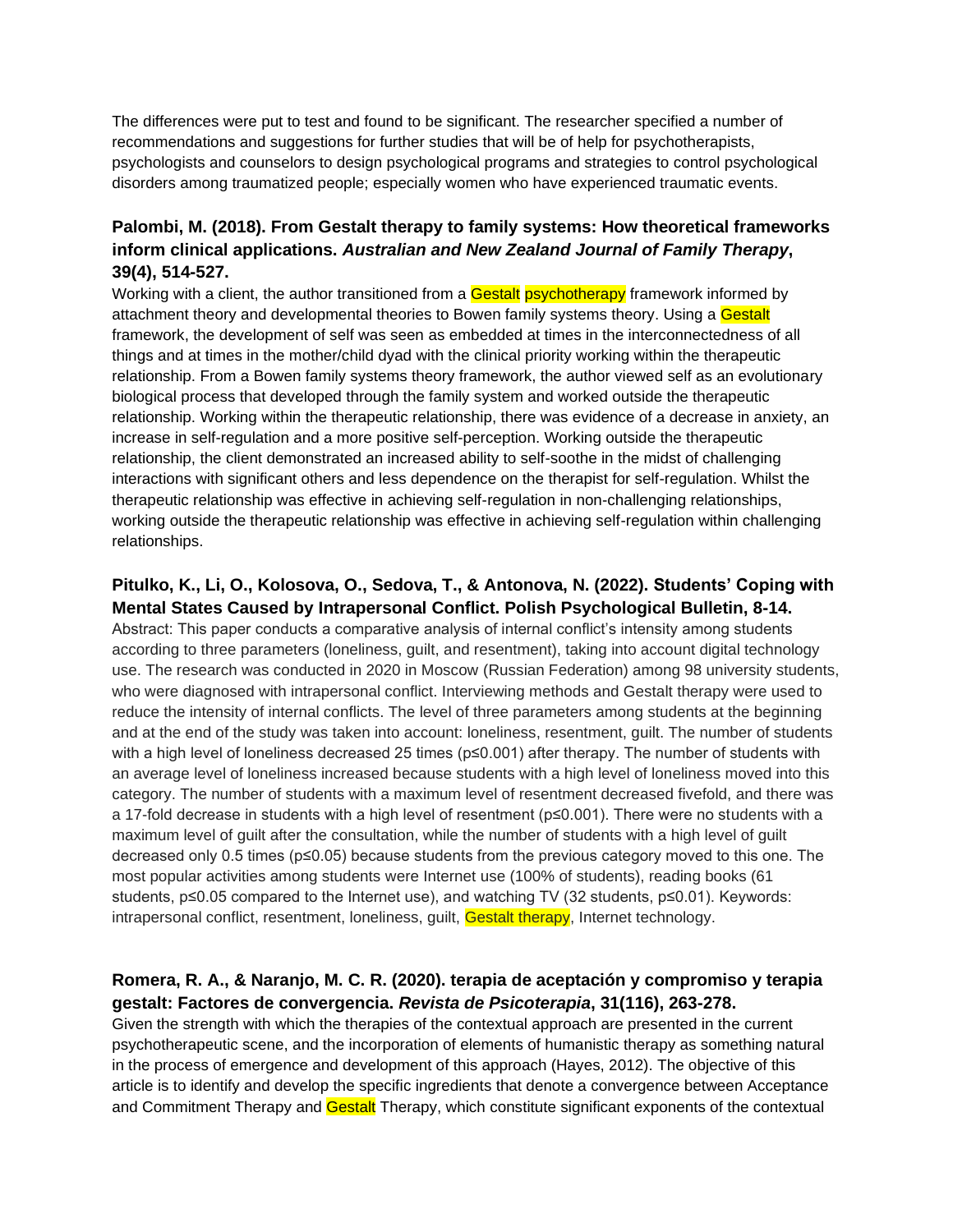and humanistic approach, respectively. While Acceptance and Commitment Therapy is a Contextual Therapy based on the Relational Frame Theory. Gestalt Therapy was developed by Fritz Perls, who brought together in this approach the existing knowledge of his time and gave rise to a therapy with great impact on clinical practice. After presenting the theoretical foundations of both approaches, this article identifies a series of theoretical and practical principles in which they coincide despite having followed different paths to reach them, and which are useful both for the understanding of psychological problems and for the development and implementation of effective clinical practices, from a contextual-functional perspective. Finally, a critical analysis is made of the impact of this convergence on fixture research into the processes responsible for effectiveness in **psychotherapy**.

### **Roubal, J., Francesetti, G., & Gecele, M. (2017). Aesthetic diagnosis in Gestalt therapy.**  *Behavioral Sciences***, 7(4), 70.**

The diagnostic process in **psychotherapy** using the aesthetic evaluation is described in this article. Unlike the classical diagnostic process, which presents a result of comparing clinicians ' observations with a diagnostic system (DSM, ICD, etc.), the aesthetic evaluation is a pre-reflexive, embodied, and preverbal process. A Gestalt Therapy theoretical frame is used to introduce a concept of the aesthetic diagnostic process. During this process, the clinicians use their own here-and-now presence, which takes part in the co-creation of the shared relational field during the therapeutic session. A specific procedure of the aesthetic evaluation is introduced. The clinical work with depressed clients is presented to illustrate this perspective.

## **Stevens, C., Stringfellow, J., Wakelin, K., & Waring, J. (2011). The UK gestalt psychotherapy CORE research project: the findings.** *British Gestalt Journal***, 20, 22-27. Åpent tilgjengelig på<https://www.britishgestaltjournal.com/features/2014/10/24/core>**

Abstract: This is the account of a three-year research project within the Gestalt therapy community in the UK. It is an example of clinically-based mostly quantitative research carried out in a methodical and rigorous way, using voluntary effort and minimum funding. The results can be compared with national data bases of similar UK studies and show that Gestalt psychotherapists are as effective as therapists trained in other modalities working in the NHS and in primary care.

## **Strümpfel, U. (2013) Forskning på gestaltterapi – del 1. I:** *Norsk Gestalttidsskrift* **10 (1), 14-42.**

Se beskrivelse under.

## **Strümpfel, U. (2013) Forskning på gestaltterapi – del 2. I:** *Norsk Gestalttidsskrift* **10 (2), 31-34.**

Disse oversiktene over empirisk forskning på **gestaltterapi** inneholder beskrivelser og funn fra rundt seksti prosess- og evalueringsstudier, og dekker en rekke forskjellige kliniske undergrupper og temaer. I de kliniske evalueringsstudiene har data om rundt 3000 klienter blitt dokumentert, og omtrent halvparten av disse klientene mottok gestaltterapi. Enkelte av evaluerings-studiene som sammenliknet gestaltterapi med kognitiv atferdsterapi eller klientorientert terapi, dokumenterte at effekten av gestaltterapi var tilsvarende, eller bedre enn, andre terapiformer. I enkelte tilfeller viste vurderingene fra klienter og terapeuter også bedre resultater for gestaltterapi. Så langt har vi, ved hjelp av en rekke eksempler, sett at gestaltterapi og kognitiv atferdsterapi er like effektive ved behandling av symptomer. Dette er verdt å merke seg med tanke på at **gestaltterapi** i motsetning til kognitiv atferdsterapi ikke er symptomorientert. Det meste av dataene som er presentert i denne artikkelen, dokumenterer effekten av **gestaltterapi** ved alvorlige personlighetsforstyrrelser i psykiatrisk forstand (psykotiske og ikke-psykotiske), affektive lidelser,